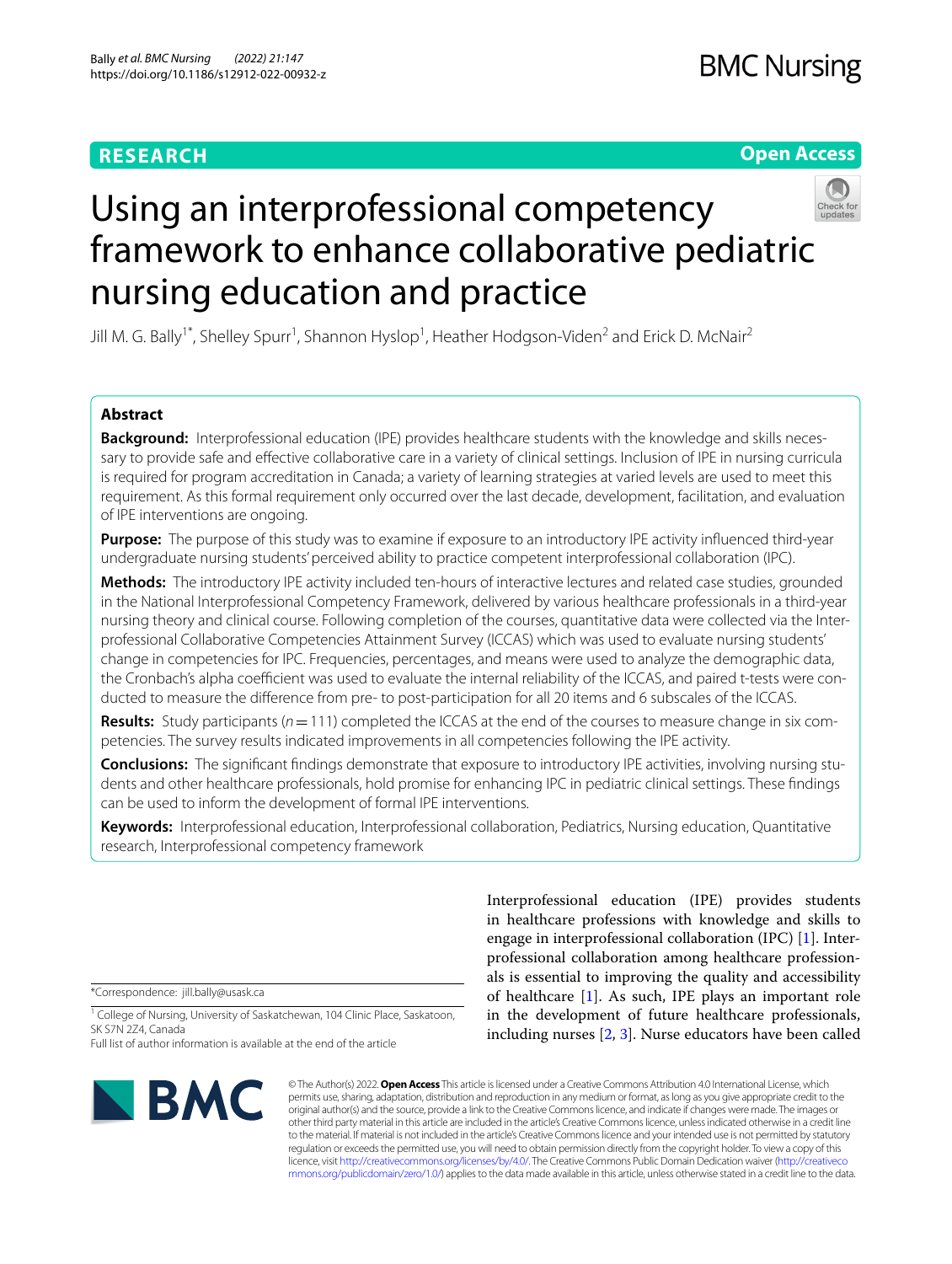on to transform nursing education including curricular content and clinical opportunities, to prepare nursing students to participate in IPC, the new paradigm of health care delivery [[4\]](#page-9-3).

A variety of learning strategies have been used to integrate IPE into pre-licensure nursing curricula across North America  $[5]$  $[5]$  including simulation  $[6-10]$  $[6-10]$ , case studies [[11,](#page-9-7) [12\]](#page-9-8), IPE-focused courses [[12,](#page-9-8) [13](#page-9-9)], virtual patient cases [[14](#page-9-10)], clinical experiences in communitybased settings [\[15,](#page-9-11) [16\]](#page-9-12), and combinations of two or more of the above [\[17](#page-9-13), [18](#page-9-14)]. However, a formal requirement for IPE in nursing curricula in Canada was only introduced in the last decade, when it became a part of program accreditation [[19\]](#page-9-15). As such, many institutions, particularly in Canada [\[20](#page-9-16)], remain in the early stages of incorporating IPE into curricula [[21\]](#page-9-17). In addition, children and their families are less commonly the focus of IPE in healthcare professional education; calls have been made for these priorities to be changed in countries such as Canada [\[22\]](#page-9-18). However, research gaps remain surrounding which methods are most efective for implementing IPE, particularly as comparable research designs are lacking [[21,](#page-9-17) [23](#page-9-19)], and the extent to which IPC goals are being met with various IPE activities [[24\]](#page-9-20). Nurse educators continue to be called on to create and evaluate innovative IPE activities that enhance the ability of nursing students to participate in IPC [[13\]](#page-9-9).

The Canadian Interprofessional Health Collaborative (CIHC) [[25\]](#page-9-21), made up of healthcare educators, researchers, students, and professionals across the nation, created the National Interprofessional Competency Framework to provide a set of competencies that are at the foundation of efective IPC, informed by literature, and measurable. The Framework describes six competencies that are essential for IPC: [1] *role clarifcation*, [2] *patient/client/ family/community-centered care*, [3] *team functioning*, [4] *collaborative leadership*, [5] *interprofessional confict resolution*, and [6] *interprofessional communication* [\[25](#page-9-21)]. The competencies outlined in the National Interprofessional Competency Framework were used to develop the Interprofessional Collaborative Competency Attainment Survey [ICCAS] [\[26](#page-9-22)], which is an IPE assessment instrument that includes six subscales that align with those included in the Framework  $[27]$  $[27]$ . Thus, the ICCAS  $[26]$  $[26]$  $[26]$ may be a suitable way to understand the extent to which IPC goals are being met with IPE activities, and provide comparable research results across various interventions.

Recognizing that IPE is a crucial aspect of healthcare professional education, the University of Saskatchewan developed an administrative leadership team called the Council of Health Sciences Deans (CHSD) which include the Colleges of Dentistry, Kinesiology, Medicine, Nursing, Pharmacy and Nutrition, Veterinary Medicine, and Schools of Physical Therapy and Public Health. The vision and mission of the CHSD is that the health sciences at this University be leaders in advancing health, locally and globally, through excellence in IPE and practice. To meet the demands of the nursing program accreditation and to work within the mission of the University, the College of Nursing Bachelor of Science in Nursing (BSN) program adopted a curriculum model that was based on several key principles including IPE. As such, IPE has been embedded in the curriculum and identifed as the learning outcomes of specifc courses to ensure the progression of this theme throughout the curriculum. In one particular course in the BSN program, nurse educators integrated an introductory IPE activity into a nursing theory course. This IPE activity was based on the six competencies outlined in the National Interprofessional Competency Framework [\[25](#page-9-21)] and included faculty from the Colleges of Nursing, Medicine (a perfusionist, pediatric endocrinologist, pediatric palliative care specialist, and pediatric oncologist), and Dentistry (a pediatric Public Health Dentist) to create a learning environment for nursing students that helps to promote IPC in pediatric practice. The introductory IPE activity provided exposure to IPE and reinforced an understanding that there are many healthcare professionals with unique and shared bodies of knowledge and skills [[28](#page-9-24)]. The efectiveness of this IPE activity has not previously been tested. Thus, the purpose of this study was to examine if exposure to this introductory IPE activity led to a change in the perceived ability of third-year undergraduate nursing students to practice competent IPC. The research question guiding this study included the following: Does the inclusion of an interprofessional teaching team and a focus on the National Interprofessional Competency Framework in a pediatric theory and clinical course infuence the perceived ability of nursing students to engage in IPC?

#### **Background**

The Centre for the Advancement of Interprofessional Education (CAIPE) [[29](#page-9-25)] provides a well-accepted defnition for IPE: "When two or more professions learn about, with and from each other, to improve collaborative practice and the quality of care. The introductory IPE activity evaluated in this paper included pre-licensure nurses and other post-licensure healthcare professionals. The inclusion of representatives from more than one profession in the activity was intentional, which is a key component of IPE [[22\]](#page-9-18). Although the students did participate in interprofessional rounds in their clinical experience and had opportunity to interact with students from other health professions, the activities were primarily centered on students from the profession of nursing. As such, we have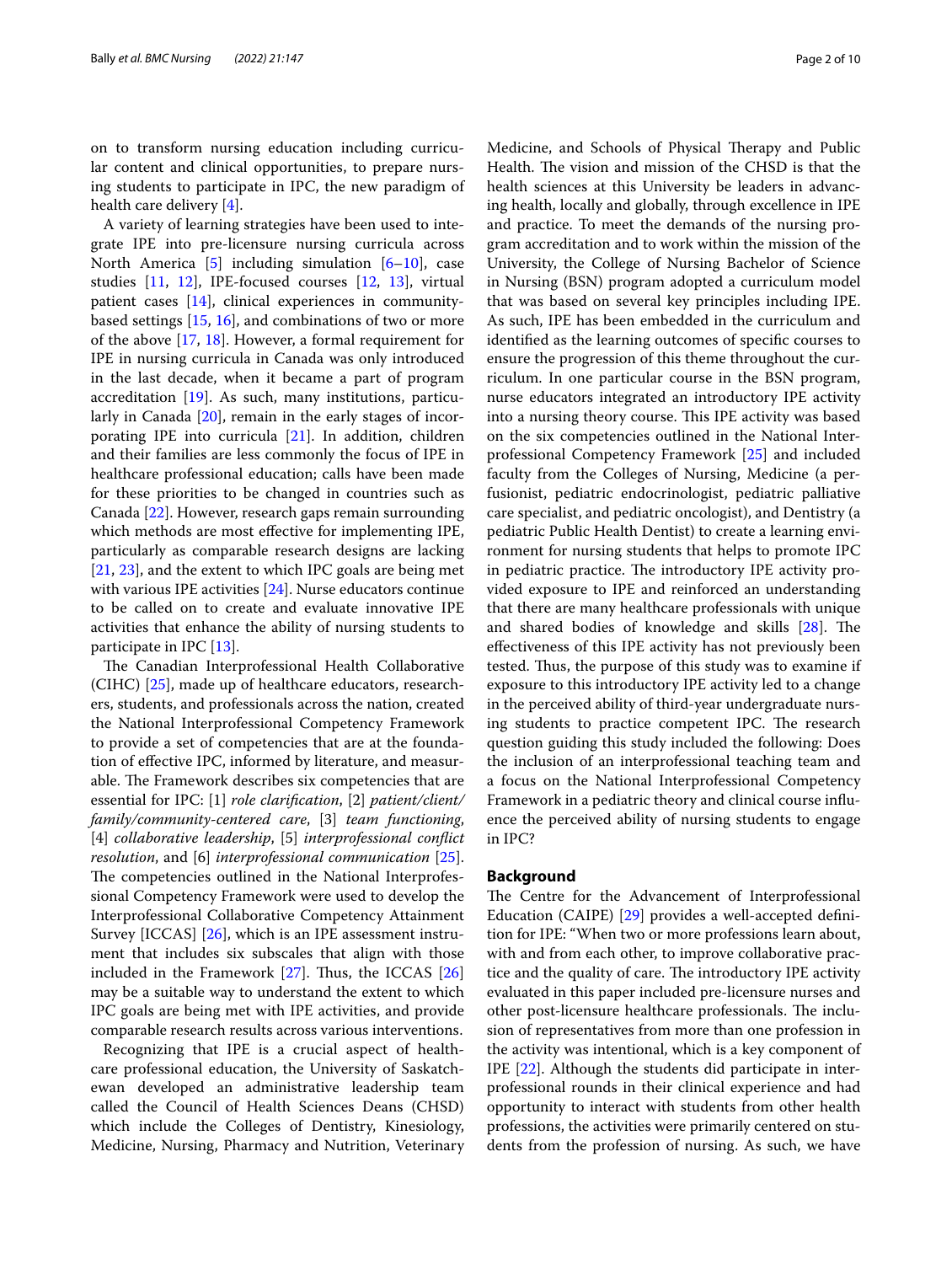purposefully called this an introductory IPE activity and view this study as building a foundation for exposure to IPE and future interventional research with a larger sample of multi-disciplinary students.

The introductory IPE activity evaluated in this study was integrated into a BSN program in which the frst year is a pre-professional year, taken in the College of Arts and Science. The subsequent 3 years are completed in the College of Nursing, with a focus on core nursing curriculum (a one plus three program). Thus, exposure to multiprofessional education begins in the second year of the program, at which time the students experience the frst year of the core nursing curriculum. Students naturally experience some learning side-by-side with other healthcare professionals (pre- and post-licensure) during their brief, introductory clinical placements. In the third year of the BSN program (secondyear of core nursing curriculum), nurse educators begin to explicitly expose nursing students to IPE and IPC principles in both the pediatric theory and clinical courses. The introductory activity evaluated in this paper occurred in the third year of the program; as such, it was intended to provide a supportive foundation for future immersion in interprofessional learning. Thus, this introductory IPE activity was seen as a preliminary and intentional step towards exposing the nursing students to practice collaboratively within and across their discipline in future pre-licensure experiences during their nursing education [\[25](#page-9-21)].

This project builds on the Co-Principal Investigators' previous research [\[30](#page-9-26)]. In 2009, the College of Nursing [CofN] at the University of Saskatchewan developed a partnership with other health science Colleges to create introductory IPE learning experiences within the pediatric nursing theory course. These IPE experiences intended to provide nursing students with learning opportunities to begin to develop IPC competencies to be implemented in the pediatric setting. Faculty from the Colleges of Nursing and Dentistry initially collaborated to design a lecture about pediatric oral health for nursing students including topics such as screening and conducting assessments, primary prevention, early care services, and referrals within an interprofessional team, delivered by a pediatric public health dentist. In addition, a case study was collaboratively designed to support students in learning and applying the IPC competencies outlined in the National Interprofessional Competency Framework [[25\]](#page-9-21).

Findings from a pilot project indicated a statistically significant  $(p < .001)$  increase in nursing students' oral health knowledge from pre-test (67%) to post-test  $(86%)$ , following this activity. These results, along with the professional expertise and enthusiasm experienced during the development and implementation of the oral health case study led to an expansion into other areas of pediatric content. Four additional interprofessional case studies were added to the third-year pediatric theory course in the CofN. Specifcally, the team expanded to include nursing faculty, a perfusionist, pediatric endocrinologist, pediatric palliative care specialist, pediatric oncologist, and pediatric public health dentist.

The introductory IPE activity included in a pediatric nursing theory and clinical course that was evaluated in this study had the following components: 1) an overview of the IPC competencies outlined in the National Interprofessional Competency Framework [\[25](#page-9-21)] by nursing faculty; 2) two-hour lectures from a perfusionist, pediatric endocrinologist, pediatric palliative care specialist, pediatric oncologist, and pediatric public health dentist; 3) case studies created collaboratively by the interprofessional team of faculty, provided to the nursing students prior to each lecture for discussion during the class; and, 4) in their related clinical course, students were provided opportunities to come together with other healthcare professional students during daily interprofessional rounds to learn more about other professionals, laying the ground work for future collaborations [\[25](#page-9-21)]. To our knowledge, this educational IPE activity is an unique blend of pre-licensure nurses and varying post-licensure healthcare professionals in a nursing educational environment. It was developed by an interprofessional team using the National Interprofessional Competency Framework and evaluated based on its' ability to improve such competencies. As such, fndings from this study add valuable knowledge about innovative ways to create and integrate IPE early in nursing education programs that supports the development of IPC in nursing curricula with the potential for adaptation to other health science faculties and courses.

# **Methods and procedures**

Ethical approval was obtained from the University of Saskatchewan Behavioural Research Ethics Board (REB) and Operational Approval was provided by the College of Nursing at the university. All methods described herein were performed in accordance with the relevant guidelines and regulations of the University REB. For example, all eligible nursing students were informed of the purpose and procedures of the study by a research assistant (RA) and invited to participate in the study through an informed consent process. Those who decided to participate provided basic demographic information and then completed the ICCAS [\[26](#page-9-22)]. Additional details about the process follow.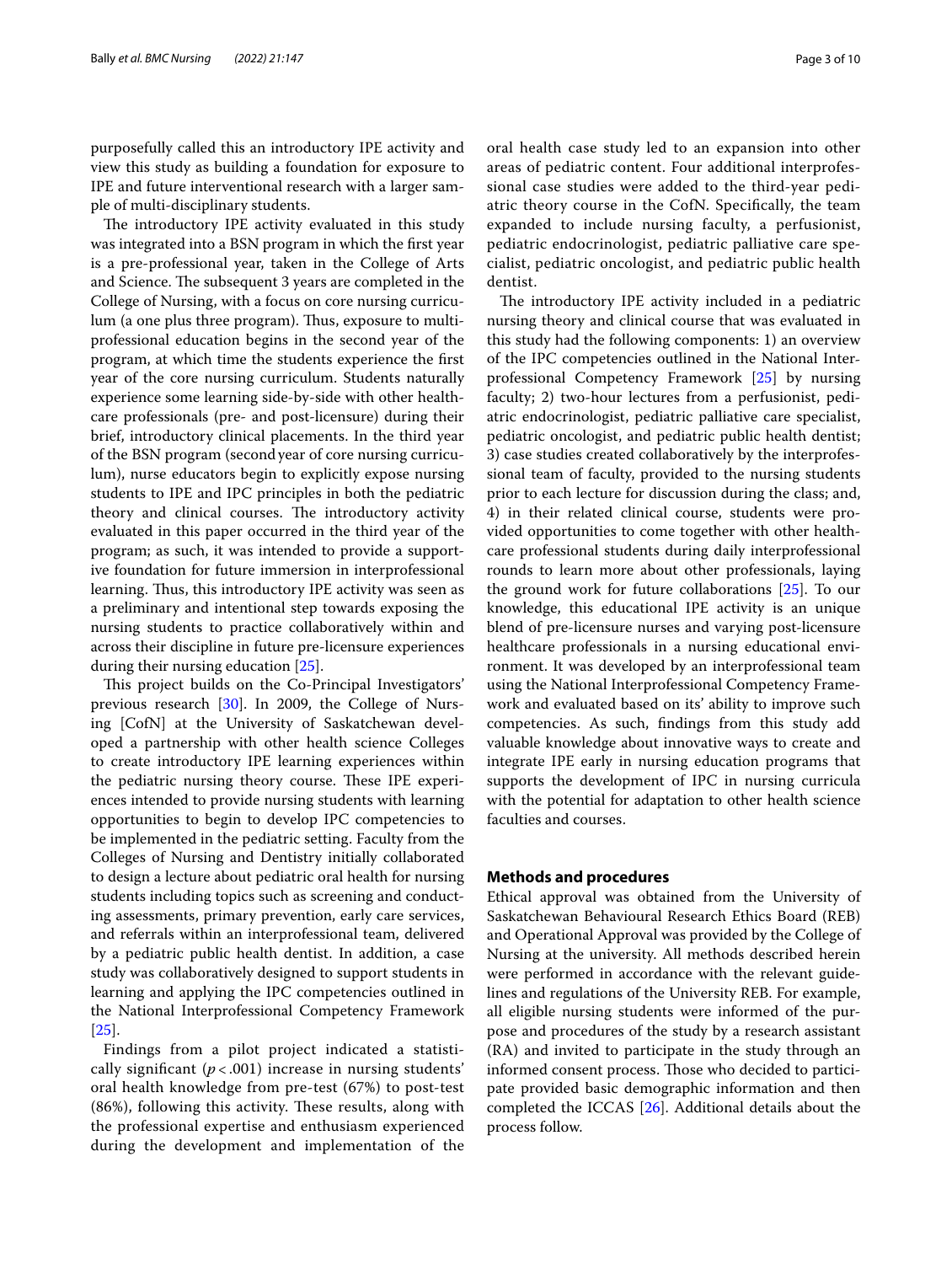#### **Sample**

The purposeful sample included third-year nursing students enrolled in the pediatric nursing theory course that included the introductory IPE activity at the CofN at the University of Saskatchewan. The BSN program at the CofN consists of a pre-professional year followed by three years of nursing-specific education. The third-year pediatric nursing theory course involves approximately 26hours of instruction and is taken alongside a clinical course comprised of 78hours of clinical practice in pediatric school and acute care settings.

#### **The introductory IPE activity**

The introductory IPE activity was integrated into the pediatric nursing theory course, and included two-hour interactive lectures delivered by a perfusionist, pediatric endocrinologist, pediatric palliative care specialist, pediatric oncologist, and pediatric public health dentist, as well as written case studies relevant to each specialty, completed independently by students before each of the lectures. To begin, the guest lecturers provided a safe learning environment by: having the students complete the case study prior to each class to build confdence in participation; acknowledging that all discussion and responses were appreciated and respected; providing positive and encouraging feedback to all responses; and, using teaching and learning tools such as Mentimeter and KAHOOT! to engage all students including those who may not feel comfortable speaking in class. Together, the nursing students and the guest lecturers reviewed the case studies that the nursing students had completed during each class, discussing questions that arose and confrming correct responses to the questions in the case studies. Two nursing faculty members (Co-Principal Investigators) met with each of the interprofessional guest lecturers multiple times to co-develop IPE content for interactive lectures that included multiple activities and case studies. The objective of this introductory IPE activity was to prepare nursing students for IPC; as such, the development of related materials was guided by the six competencies essential for IPC (*role clarifcation*, *patient/client/family/community-centered care*, *team functioning*, *collaborative leadership*, *interprofessional confict resolution*, and *interprofessional communication*) outlined in the National Interprofessional Competency Framework [[25\]](#page-9-21).

Examples of how the competencies outlined by the Canadian Interprofessional Health Collaborative [CIHC] [[25\]](#page-9-21) were embedded in the interactive lectures and case studies follow. To support *role clarifcation*, each guest lecturer clearly communicated their role, unique knowledge, and contributions to the interprofessional team. The nursing students were then asked to reflect on the role of nursing in the related interprofessional team and engaged in a discussion around the diversity of the roles and responsibilities of such team members. Each guest lecturer integrated clinical examples of *patient/client/ family community-centered care* where they listened to patients and families and viewed them as experts in their plan of care. The four principles outlined by the Institute for Patient- and Family- Centered Care [[32](#page-9-27)], respect and dignity, information sharing, collaboration, and participation, were also integrated into the course to support this competency. *Team functioning, collaborative leadership, and interprofessional confict resolution* were developed through the interprofessional case studies, which students were given prior to the lectures, and then asked to discuss and collaboratively make decisions about, during the lecture. Clear expectations were set at the beginning of each lecture in relation to listening, negotiating, demonstrating respect, and interacting in a professional manner to develop students' *interprofessional communication*.

# **Data collection**

Study data were collected at the end of class time on the fnal day of the pediatric nursing theory course. An RA explained the purpose of the study and obtained written informed consent for those who agreed to participate. Any student that didn't want to participate in the study left the class. Participants were asked to complete a basic demographic form (age, gender, marital status, and occupation). Quantitative data were then collected via the ICCAS, which was used to evaluate nursing students' change in competencies for IPC. The ICCAS is a valid and reliable [\[27](#page-9-23), [33,](#page-9-28) [34](#page-9-29)], structured, self-administered, paper-based, retrospective pre- and post-activity survey, which includes 20 items ranked on a 7-point (Strongly Disagree-Strongly Agree) scale [\[27\]](#page-9-23). As the ICCAS is a pre-and-post survey, the students were asked to complete the survey after the IPE activities were done by rating their abilities twice: Once as they recalled their abilities before the introductory IPE activities; and, again once all of the IPE activities were done. The 20 items included in the ICCAS make up six subscales that align with the National Interprofessional Competency Framework: interprofessional *communication*, *collaborative leadership*, *role clarifcation*, *patient/family-centred care*, interprofessional *confict resolution*, and *team functioning* [[27\]](#page-9-23) and was, therefore, appropriate for this study. Furthermore, the National Interprofessional Competency Framework provided an integrated approach to describe the competencies required, and highlight the knowledge, skills, attitudes, and values that shape the judgements essential for efective IPC [[25\]](#page-9-21). Study participants completed the ICCAS  $[26]$  $[26]$  $[26]$  on the final day of the pediatric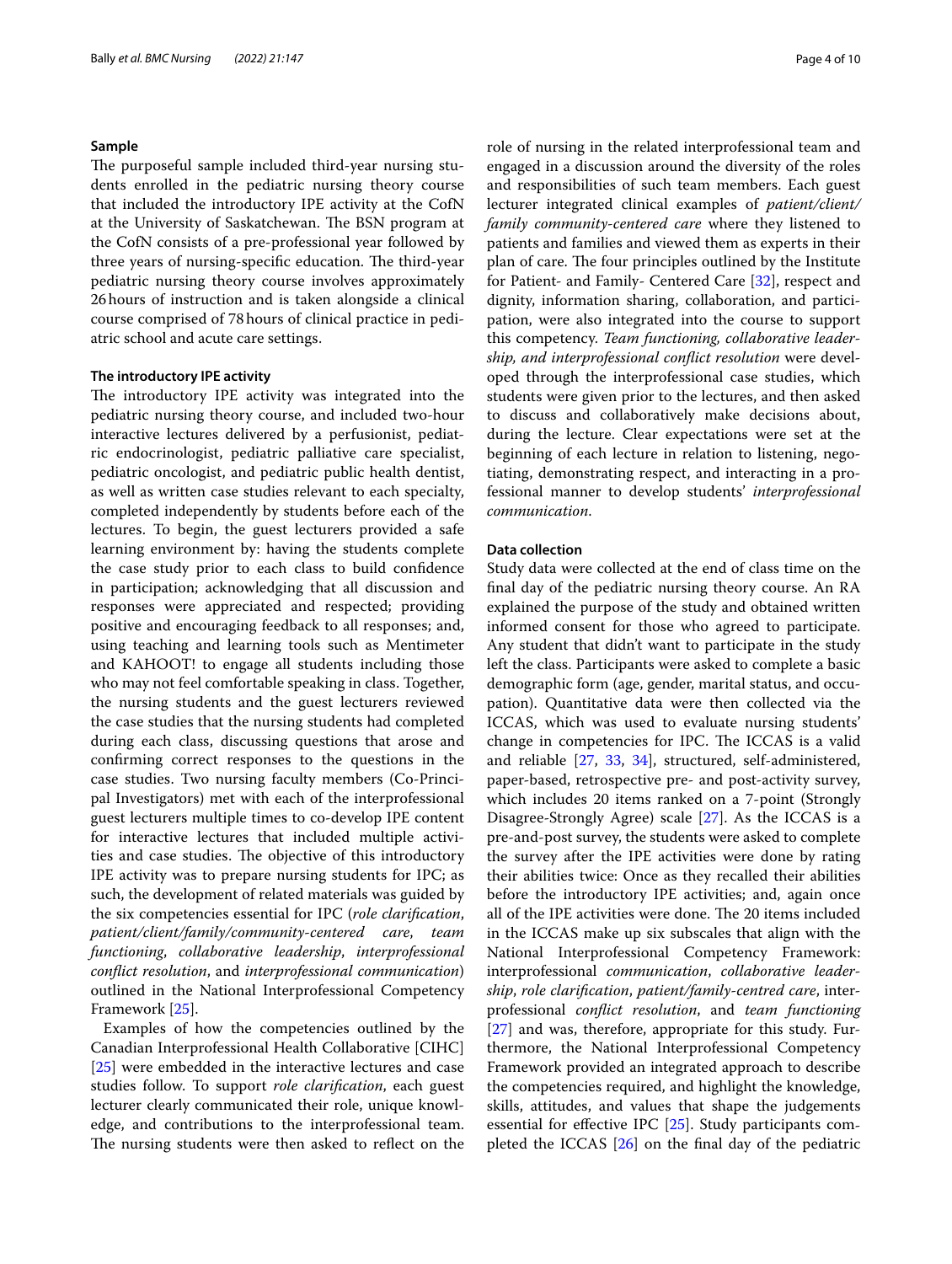<span id="page-4-0"></span>**Table 1** Cronbach's alpha for subscales at pre and post-survey

| Subscale                                          | Pre  | Post |
|---------------------------------------------------|------|------|
| Communication                                     | 0.84 | 0.86 |
| Collaboration                                     | 0.85 | 0.83 |
| Roles and Responsibilities                        | 0.79 | 0.78 |
| Collaborative Patient/Family-Centered<br>Approach | 0.89 | 0.86 |
| Conflict Management/Resolution                    | 0.76 | 0.86 |
| Team Functioning                                  | 0.86 | 0.78 |

nursing theory course. All study data were de-identifed to maintain participant confdentiality.

# **Data analysis**

Frequencies, percentages, and means were conducted for demographic questions. Cronbach's alpha coefficient was used to investigate the internal reliability of the ICCAS subscales. All subscales had alpha values greater than .70, indicating high internal consistency. Values are reported in Table [1](#page-4-0).

Paired samples t-tests were conducted to measure the diference from pre- to post-participation for all 20 items and 6 subscales. Efect sizes (Cohen's d) were calculated as a measure of practical signifcance where .2 is small, .5 is medium, and .8 is large. A Bonferroni correction resulted in a revised significance value of  $p = .008$ . Additionally, confdence intervals (CI) were included to display the probability that a parameter will fall between a pair of values around the mean. Furthermore, the confdence intervals measured the degree of uncertainty or certainty in our sampling method. The CIs in this analysis were constructed using confdence levels of 95%, implying that we are 95% confdent in the mean values of the data.

# **Results**

A total of 180 nursing students completed the introductory IPE activity within the pediatric nursing theory course. Those who agreed to participate in the study  $(n=111)$  completed a retrospective pre- and post-IPE activity survey on the last day of the course. The sample had a large representation of women ( $n=96$ ; 86.5%) versus men ( $n=15;13.5%$ ), with an age range from 20 to 43 and a mean of  $23.96$  years (SD = 4.01). Demographic data is presented in Table [2,](#page-4-1) including participants' age, gender, ethnicity.

The purpose of this study was to examine if exposure to this introductory IPE activity led to a change in the perceived ability of third-year undergraduate nursing students to practice competent IPC. In addressing the purpose and research question, data analysis demonstrated there was a significant difference  $(p < .05)$  on all items and

| n(%)      |
|-----------|
| 11(13.5)  |
| 96 (86.5) |
| n(%)      |
| 72 (64.9) |
| 10(9.0)   |
| 6(5.4)    |
| 3(2.7)    |
| 4(3.6)    |
| 1(0.9)    |
|           |

subscales pre- and post-IPE activity. This indicates that the nursing students perceived an improvement in all competencies following the IPE activity in their pediatric nursing theory and clinical courses. Findings for each subscale are included in Table [3.](#page-5-0) Effect sizes were large for the subscales and ranged from medium to large on all 20 items.

Middle Eastern 1 (0.9) Multiple ethnicities 2 (1.8) Canadian 4 (3.6) Not indicated 8 (7.2) Occupation n (%) Student 110 (99.1) Not identified 1 (0.1)

# **Discussion**

The introductory IPE activity was used to intentionally integrate all six of the competencies for IPC in a pediatric nursing theory and clinical course. Diferent roles and responsibilities of nursing and other professions were discussed with each interprofessional lecture. Interprofessional communication, including listening, and developing trust and respect, collaborative leadership, including shared decision-making, and team functioning were developed through small-group discussions and case study activities focused on an interprofessional team approach to patient-and family-centered care. Case study discussions provided nursing students with opportunities to participate in interprofessional problem-solving, as the guest lecturers engaged in discussing the case studies with the students. Questions were specifcally designed to create conversation amongst pre-licensure nursing students and post-licensure health professionals, about each of the competencies for IPC. Each nursing student was provided opportunity during their pediatric clinical to participate in interprofessional rounds which allowed the nursing students to interact and learn about their peers

<span id="page-4-1"></span>**Table 2** Demographic Data

 $(n=111)$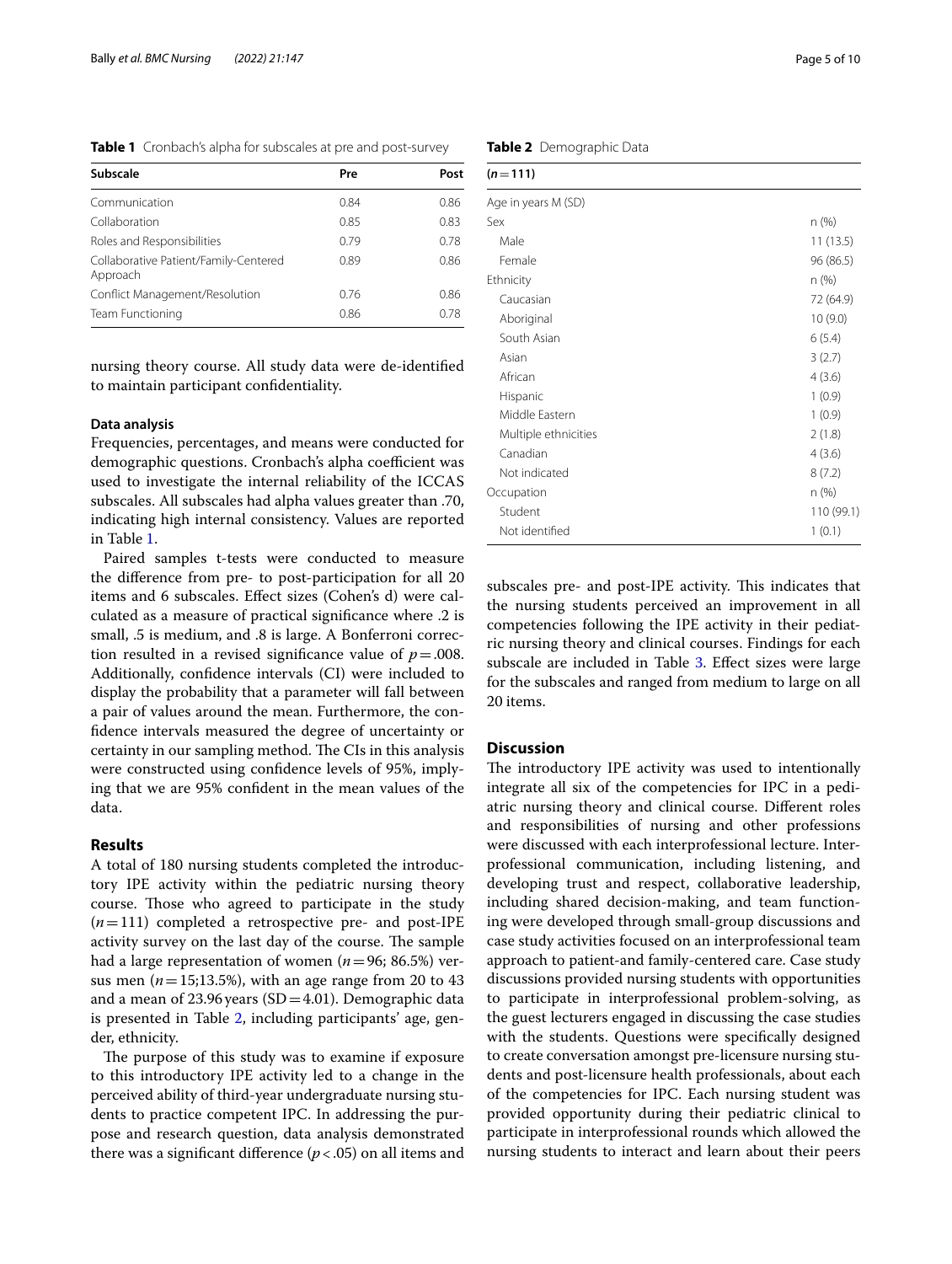| Item                                                     | Pre<br>м | - SD | Lower<br>95% | Upper<br>95% | м    | Post<br><b>SD</b> | Lower<br>95% | Upper<br>95% | Statistical<br><b>Information</b>             |
|----------------------------------------------------------|----------|------|--------------|--------------|------|-------------------|--------------|--------------|-----------------------------------------------|
| Communication                                            | 4.54     | 0.98 | 4.36         | 4.73         | 5.60 | 0.80              | 5.45         | 5.75         | $t(108) = -12.88$ , p <                       |
| Collaborative                                            | 4.45     | 1.15 | 4.23         | 4.67         | 5.79 | 0.90              | 5.61         | 5.96         | $0.001, d = -1.20$<br>$t(107) = -12.98$ , p < |
| Leadership                                               |          |      |              |              |      |                   |              |              | $0.001, d = -1.28$                            |
| Roles and<br><b>Responsibilities</b>                     | 4.55     | 0.94 | 4.37         | 4.73         | 5.83 | 0.78              | 5.68         | 5.98         | $t(108) = -13.61$ , p <<br>$0.001, d = -1.48$ |
| Collaborative<br>Patient/Family-<br>Centered<br>Approach | 4.76     | 1.16 | 4.54         | 4.99         | 5.81 | 0.92              | 5.64         | 5.99         | $t(104) = -10.74$ , p <<br>$0.001, d = -1.00$ |
| Conflict<br>Management/<br><b>Resolution</b>             | 5.21     | 1.0  | 5.02         | 5.40         | 6.03 | 0.75              | 5.88         | 6.17         | $t(107) = -9.82$ , p <<br>$0.001, d = -0.93$  |
| Team<br><b>Functioning</b>                               | 4.36     | 1.25 | 4.11         | 4.6          | 5.64 | 0.97              | 5.45         | 5.83         | $t(101) = -11.31$ , p<<br>$0.001, d = -1.13$  |

<span id="page-5-0"></span>**Table 3** Pre and Post Changes: Means, Standard Deviations and Statistical Information

from other health professions [\[28\]](#page-9-24). Notably, the nursing students' perceived ability to meet the competencies necessary for IPC improved following the IPE-enhanced pediatric nursing theory course, as demonstrated by signifcantly higher scores in all competencies (Interprofessional communication, collaborative leadership, role clarifcation, patient/family-centred care, interprofessional confict resolution, and team functioning).

# **Role clarifcation**

The most significant improvement [t  $(108) = -13.61$ , *p*<0.001, d = −1.48] occurred within the *Role Clarification* competency, demonstrating that students' understanding of their own role and the role of other members of the interprofessional team increasing following the IPE-enhanced pediatric nursing theory and clinical course. Prior to this IPE experience, some of the students discussed their beliefs of professional stereotyping including preconceptions about hierarchy and status which were contributing to a lack of understanding of the role of a physician. Clarke and Greenwald [[35](#page-9-30)] also found that physicians and nurses had inadequate understanding of each other's role. The existence of professional hierarchies and the lack of understanding of other team member's roles, both past and present, have the potential to threaten relationships among healthcare professionals and jeopardize the team's ability to meet the patient/client and family goals [[1](#page-9-0), [36\]](#page-9-31).

Role Clarifcation was included in the theory course by each guest lecturer communicating their unique role and the nursing students refecting on and discussing the roles of diferent members of the interprofessional team. The nursing students were also exposed to other health care professional students during their clinical experiences providing opportunity to learn more about the role of other professions. The findings of this current study support that Role Clarifcation is the competency best supported through such an approach. Thus, the results of the current study showed that the nursing students learned about and had improved attitudes towards the role of various health professionals on the team in the pediatric clinical setting. Although these changes in attitudes among nursing students were presented in previous studies [\[36](#page-9-31), [37](#page-9-32)], the results of the IPE activity confrmed a positive outcome from the IPE learning experiences which included an improved understanding of the roles on an interprofessional team.

# **Interprofessional communication and collaborative leadership**

The interprofessional competencies, Interprofessional *Communication*  $[t(108) = -12.88, p < 0.001, d = -1.20]$ and *Collaborative Leadership* [t(107)=−12.98, *p*<0.001, d=−1.28] provided evidence of signifcant learning. Studies have proven that a lack of these competencies among healthcare professionals can result in adverse or sentinel events  $\left[1, 38\right]$  $\left[1, 38\right]$  $\left[1, 38\right]$ . Lack of leadership including the inability to communicate during rounds or clinical practice can be detrimental to quality patient- and familycare, and in some cases, leads to fragmented care [\[4](#page-9-3), [35](#page-9-30)].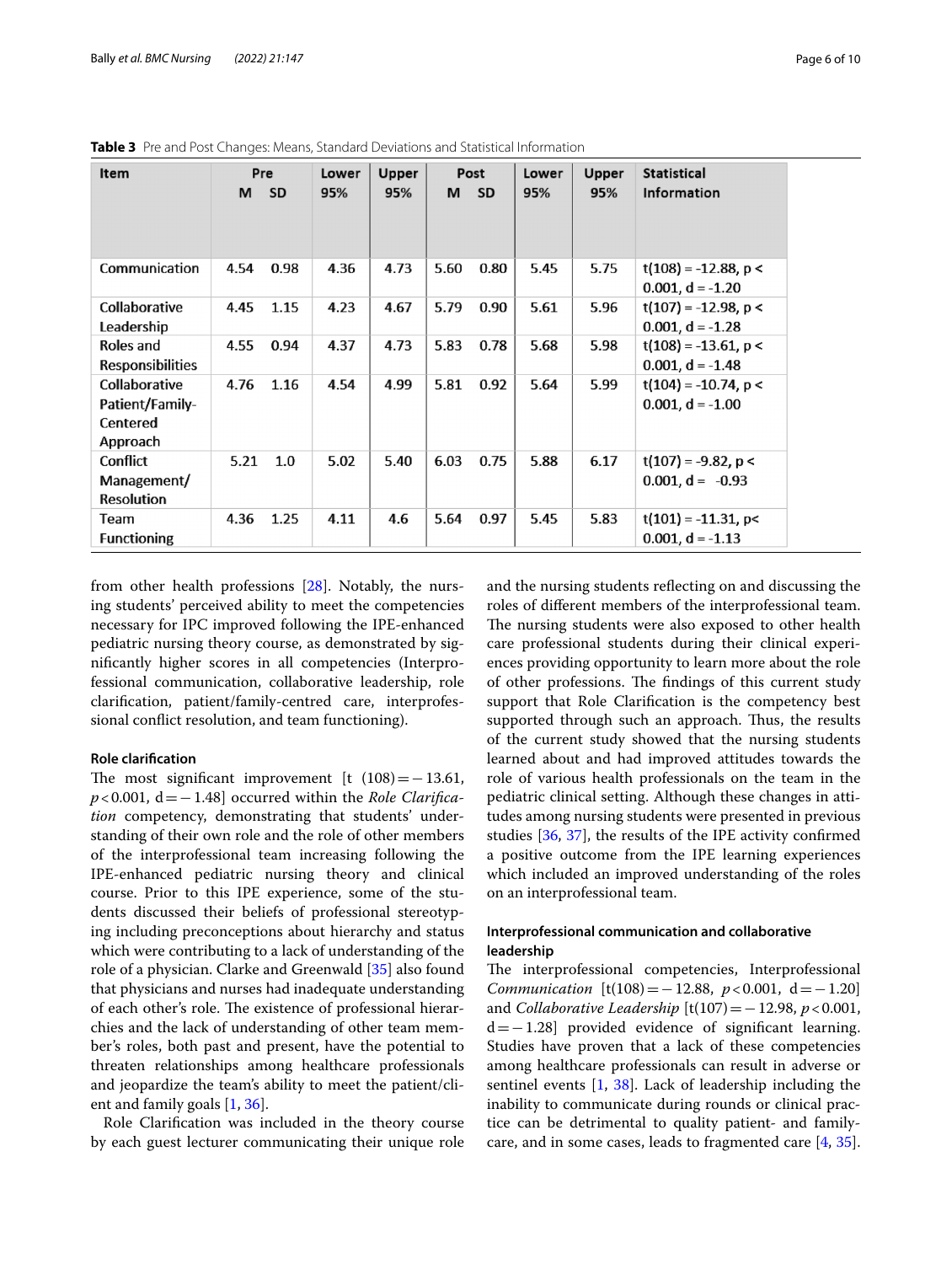These authors argued that some nursing programs have responded by ensuring the inclusion of IPE content into the curriculum including interprofessional communication and leadership skills. One example of a study measuring communication was an interprofessional course ofered to academic health science students whereby the researchers found a positive impact on interpersonal and interprofessional communication among the nursing, pharmacy, and medical students [\[39](#page-9-34)]. However, data indicate that communication is a competency that is measured the least  $[40]$  $[40]$ . The researchers of the present study were strong proponents of IPE and, therefore, decided to intentionally develop and evaluate interprofessional communication and collaborative leadership. Thus, the students were provided opportunities to learn, in both a small group work and as a class, the basic principles of interprofessional communication including listening, developing trust and respect, and shared-decision making. The students were encouraged to express opinions regarding care decisions, and the explicit focus of the communication among students was on a team approach to patient- and family-centered care. In addition to interprofessional communication, in this western Canadian province, leadership skills are a competency for entry to nursing practice; therefore, this IPE activity highlighted that all nurses are leaders and the students were encouraged to practice this competency in this safe pedagogical environment. As recommended by CIHC [[25\]](#page-9-21), the collaborative leadership skills activities involved having each student help other team members to stay on task in order to work more efectively together. For example, the students were provided the opportunity to work together and shared decision-making was encouraged in order to complete the questions of the case studies. In addition, during the pediatric cardiovascular lecture, the nursing faculty member and perfusionist showed cinematography of medical pathology taken from live angiograms and supported students in taking the lead on identifying major vessels, congenital cardiac anomalies, and therapeutic interventions when viewing and in classroom discussions. Nursing students were also provided the opportunity to practice their communication and leadership skills alongside students from other health professions in daily care planning in their associated clinical course. The findings of the present study found that the intentional incorporation of these IPE principles into the pediatric courses led to signifcant and unique learning related to interprofessional communication and collaborative leadership within a pediatric healthcare team. These findings will be helpful to guide additional research aimed at the development, implementation, and/or revisions to undergraduate health professional education programs. Specifcally, health professional educators may consider opportunities for students to learn and lead interprofessional communication by organizing activities such as small group work that allow students to practice the basic principles including listening, developing trust, and respect, and shared-decision making.

# **Patient/family‑centred care**

Along with the above-mentioned competencies, *Patientfamily-centered care* was a focus of the IPE enhanced course which places family as central; it is working "with" patients and families rather than doing "to" or "for" them [ $32$ ]. There was a significant difference between the nursing students' pre-and-post survey responses in this study [t(104)=−10.74, *p*<0.001, d=−1.00]. Although there is a multitude of IPE studies examining the core competencies, few discuss a similar approach of the current study [[27,](#page-9-23) [41\]](#page-9-36). As recommended by the Institute for Patientand Family-Centered Care [[32\]](#page-9-27), respect and dignity, information sharing, collaboration, and participation were the four principles integrated into the course. For example, in the pediatric palliative care class, the students were given an actual scenario of a 16-year-old and their family who refused pain medication while the adolescent only had weeks to live. The students were first asked to work in groups to develop an approach to the planning, delivery, and evaluation of healthcare that was grounded in a mutually beneficial partnership with the patient/family and pediatric healthcare team  $[32]$  $[32]$ . Then, the pediatric palliative care physician, a nursing faculty member, and the larger group of nursing students worked through the scenario using the four principles of patient- and familycentered care to enhance exposure to patient-and-family-centred care. This unique approach to teaching the competency-patient-and-family-centered care resulted in a positive learning outcome for the students.

## **Interprofessional confict resolution**

Nursing students' scores indicated significant improvements in all items of the scale in relation to *Interprofessional Conflict Resolution* following participation in the IPE-enhanced pediatric nursing theory course  $[t(107) = -9.82, p < 0.001, d = -0.93]$ . While this score was the lowest amongst the six competencies, it may be due to the difficulties in enacting conflict resolution in the introductory IPE activity and nursing students' ability to imagine Interprofessional conflict at this early stage of exposure. However, positive results have also been demonstrated in pharmacy students following IPE simulations that required collaborating with nursing students on patient cases [[42\]](#page-9-37), and medicine, dentistry, pharmacy, and optometry students following a day-long case-based introductory IPE experience [\[43\]](#page-9-38). In addition, when evaluating an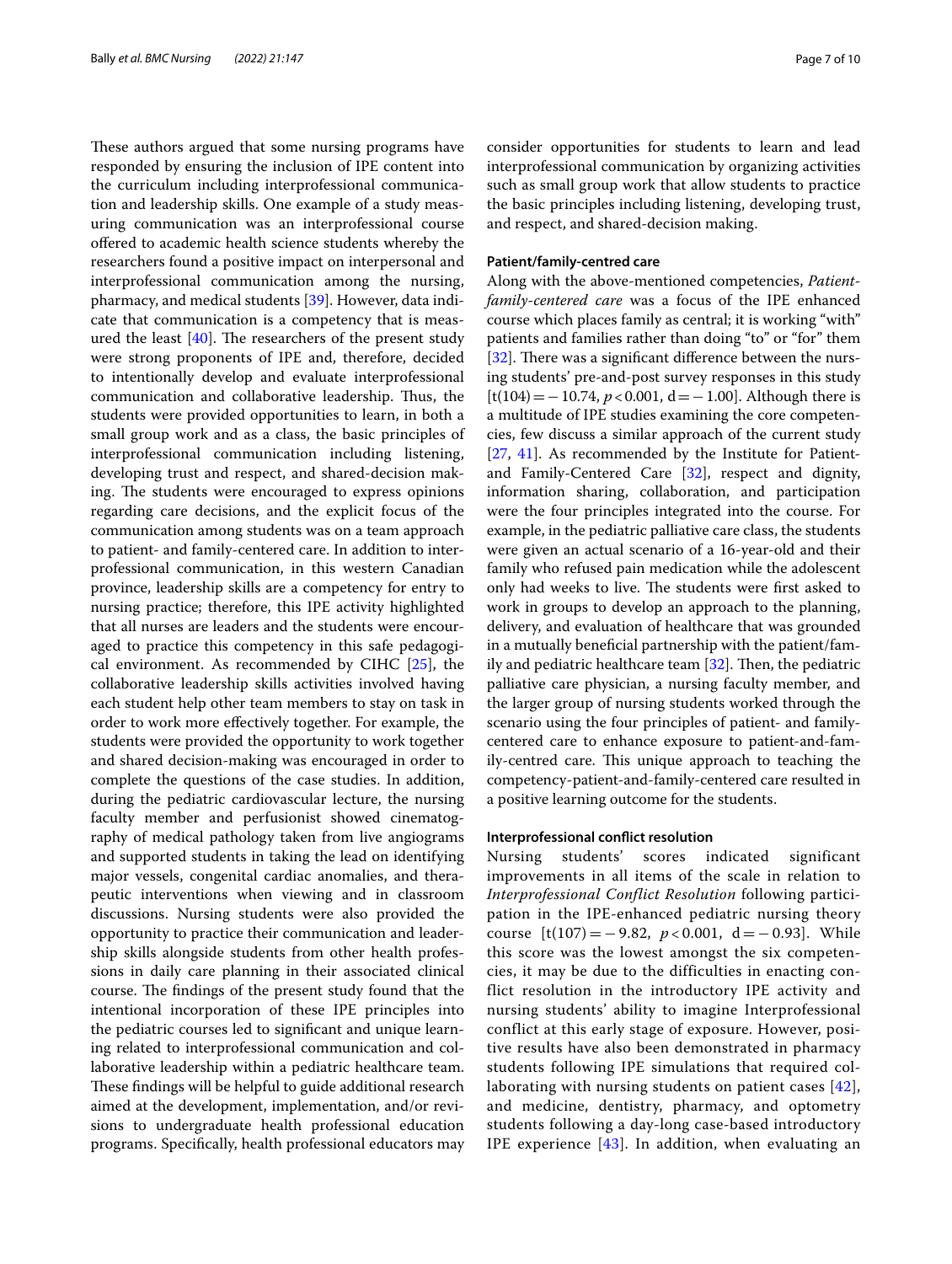IPE simulation over two consecutive years, King et al. [[8](#page-9-39)] found improvement in conflict management/resolution in the first year.

Interestingly, the Interprofessional Confict Resolution competency is one that the nursing students rated highest prior to the activity. King et al. [[8\]](#page-9-39) found similar results, wherein the competency that nursing students rated the highest prior to the IPE activity was also the one that improved the least. The findings from a recent literature review may support a better understanding of the results of this study and those of King et al. [\[8\]](#page-9-39). Specifcally, a recent scoping review of ten teaching-learning activities in undergraduate nursing education programs used to inform and develop IPE curricula reported the primary focus of the activities was to advance the competencies interprofessional collaboration, role identifcation, and team functioning competencies with little to no focus on confict management  $[20]$  $[20]$  $[20]$ . Thus, to our knowledge, few published studies report the activities designed to promote the *Interprofessional Confict Resolution* competency making these new and unique fndings in which the principles were prioritized as important for nursing students.

It is clear that developing confdence to manage conflict is difficult for experienced nurses. Therefore, the *Interprofessional Confict Resolution* competency was integrated into the case studies with the understanding that it was important to frst provide exposure to developing the confdence to manage interprofessional conflict because this can be difficult for novice nurses. The research team developed each of the cases knowing that the students would only be beginning to adapt the ability to address confict in a constructive manner. To accomplish this task, the students were taught the potential of both the positive nature of confict and strategies to manage conflict. Then, the students were provided the opportunity to work together, and shared decision-making was encouraged in order to complete the questions in each of the cases. The case study approach was used to promote discussion and opportunity for decent in a safe learning environment, and was an efective approach to begin the process of actively engaging the nursing students in learning about the *Interprofessional Conflict Resolution* competency. The fndings of the present study indicated that the intentional incorporation of the IPC competencies into the IPE activity led to a signifcant improvement in all competencies. Based on these results, it may be valuable to focus future research on increasing understanding of students' perceived abilities related to *Interprofessional Confict Resolution* prior to creating IPE activities so that interventions can be introduced to specifcally target areas of need.

## **Team functioning**

*Team Functioning* was also a competency that improved among the nursing students  $[t(101)=-11.31, p<0.001,$  $d=-1.13$ ] and was highlighted by having the students participate in, and discuss the case studies in order to learn to share information and enhance development of communication and listening skills. The case study discussions provided an opportunity to engage in uniprofessional as well as interprofessional shared patient-centered problem solving [[25\]](#page-9-21). Although other studies have investigated various interventions related to teamwork and found positive outcomes  $[8, 20, 44]$  $[8, 20, 44]$  $[8, 20, 44]$  $[8, 20, 44]$  $[8, 20, 44]$  $[8, 20, 44]$ , the current findings are unique and confrm the importance of teamwork in the development of IPC skills and knowledge. Specifcally, the innovative IPE activity empowered nursing students with the knowledge, attitude, and motivation necessary to enhance their ability to act within an interprofessional team while providing high quality pediatric care. The results demonstrated that the students understood the group process and the importance of working on a healthcare team to enable more efective collaboration and improve quality care for pediatric patients and their families. To our knowledge, this is the frst study in undergraduate nursing education to examine IPE involving a team of multiple health care professionals such as pediatric endocrinologist, pediatric dentist, pediatric oncologist, pediatric palliative care specialist, and a perfusionist to work together and role model team functioning, and to potentially enhance collaborative pediatric nursing education and practice in a nursing theory and clinical course.

Overall, significant improvements were seen in each of the competencies that were examined using the ICCAS which has been demonstrated in nurse practitioner/midwifery, dental, and medical students following involvement in an IPE clinical simulation and case study activity [\[18\]](#page-9-14), and nursing, nurse practitioner, and dental students following an IPE oral health community program [[16](#page-9-12)]. To our knowledge, the most similar intervention to the activity evaluated in this current study is that by Aleshire et al.  $[13]$  $[13]$  who created a course for third-year BSN students that took an interprofessional and systems perspective on major health issues and health care. Course content was delivered by an interprofessional team of healthcare experts and clinicians, and a section of the course focused on children and families [[13](#page-9-9)]. However, there are two key differences in the studies. First, it does not appear that the National Interprofessional Competency Framework [[25\]](#page-9-21) was intentionally integrated into the course, although components such as roles and responsibilities, teamwork, and communication are mentioned. Second, Aleshire et al. [[13\]](#page-9-9) measured change in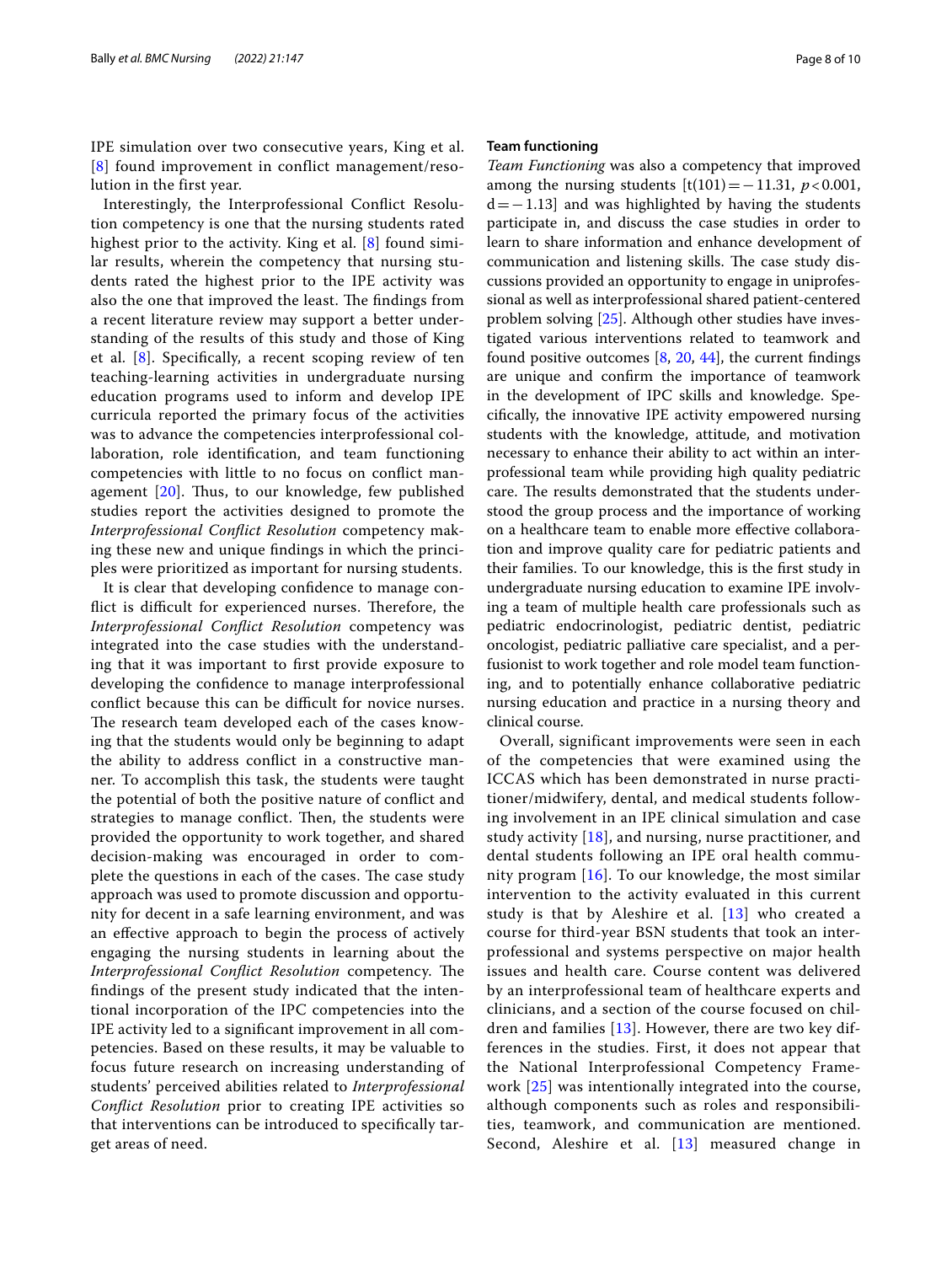nursing students' attitudes toward interprofessional health care teams, restricting our ability to compare results. Aleshire et al. [[13](#page-9-9)] mentioned the ICCAS being subsequently done for the same course; to our knowledge this data has not been published. The inclusion of the National Interprofessional Competency Framework [\[24\]](#page-9-20) in the development of the IPE activity and the use of the ICCAS for measuring change in the six relevant competencies for IPC were essential components of this study. As the introductory IPE activity delivered in this study improved nursing students' abilities in all six competencies, the process used to develop and evaluate this activity may be suitable for the creation and delivery of effective IPE in pediatric nursing courses. In addition, there is potential to adapt this novel introductory IPE activity for use in other health science courses.

# **Limitations and strengths**

There are limitations associated with the current study. Given that this was a cross-sectional survey, determining the sustainability of the improvements captured is not possible. In particular, it is not possible to comment on whether the improvements seen in this study influenced the nursing students' IPC in practice. The ICCAS solely relies on self-report data and there is a risk of self-report bias with such a form of evidence. The students may have experienced some exposure to other healthcare professionals during their brief introductory clinical placements in Year 2 which were unattributed to this study. As such, this initial exposure may have afected the students' "before participating in IPE activity scores" in the retrospective survey. Additionally, the study included a specifc IPE activity in a particular nursing program and the sample was largely homogeneous (single, Caucasian, women), limiting the generalizability of results. Lastly, response bias may have occurred as those students who were most interested in IPC may have agreed to participate in the survey, and students' previous exposure to IPC was not evaluated. As a result, signifcance of our fndings may be slightly infated. Strengths of our study include the size of the sample  $(N=111)$ , the incorporation of all six IPC competencies into the IPE activity, and the unique delivery of IPE by various healthcare professionals. Future research may evaluate the efectiveness and feasibility of such an IPE activity in larger and more diverse samples of multi-professional students, across multiple nursing programs, or a longer length of time. A major strength of this research is the development of an introductory IPE activity that can be used as a foundation for future research.

# **Conclusion**

The findings from this research demonstrate that nursing students experienced an increased ability to participate in IPC in pediatric practice following the IPE activity. Signifcant learning occurred in all six IPC competencies including role clarifcation, patient/client/family/community-centered care, team functioning, collaborative leadership, interprofessional confict resolution, and interprofessional communication [[25](#page-9-21)]. The introductory IPE activity in this study was designed by a team of interprofessional healthcare faculty and delivered in a classroom setting through interactive lectures and case studies. The inclusion of the National Interprofessional Competency Framework in the development of the IPE activity and the use of the ICCAS for measuring change in the six relevant competencies for IPC were essential components of this study. This information may be used to develop future research aimed at refning and evaluating the feasibility and efectiveness of IPE interventions. Such interventions may well enhance nursing education and encourage nurses to engage in IPC in practice and, ultimately, positively infuence collaborative nursing care provided to pediatric patients and their families.

#### **Acknowledgements**

The authors wish to thank the reviewers whose constructive feedback supported ongoing refnement of this article.

#### **Authors' contributions**

Conceptualization, JB, SS; Methodology, JB, SS; Formal Analysis, JB, SS, EM; Investigation, JB, SS; Writing--original draft preparation, JB, SS; Writing--review and editing, JB, SS, SH, EM, HH-V. All authors have read and agreed to the published version of the manuscript.

#### **Funding**

None.

#### **Availability of data and materials**

The datasets generated and/or analysed during the current study are not publicly available due to limited consent from participants but are available from the corresponding author on reasonable request.

#### **Declarations**

#### **Ethics approval and consent to participate**

Ethical approval was obtained from the University of Saskatchewan Research Ethics Board (REB) (Beh 15–351). Operational approval was provided by the College of Nursing, University of Saskatchewan. All methods described herein were performed in accordance with the relevant quidelines and regulations of the University of Saskatchewan REB. Prior to participation in our study, all participants signed an informed consent approved by the REB.

#### **Consent for publication**

No individual person is represented in this paper. Instead, all data are amalgamated and presented to preserve confdentiality of each participant. All participants signed an informed consent stating that their data will be used in peer-reviewed publications.

#### **Competing interests**

The authors declare that there are no competing interests.